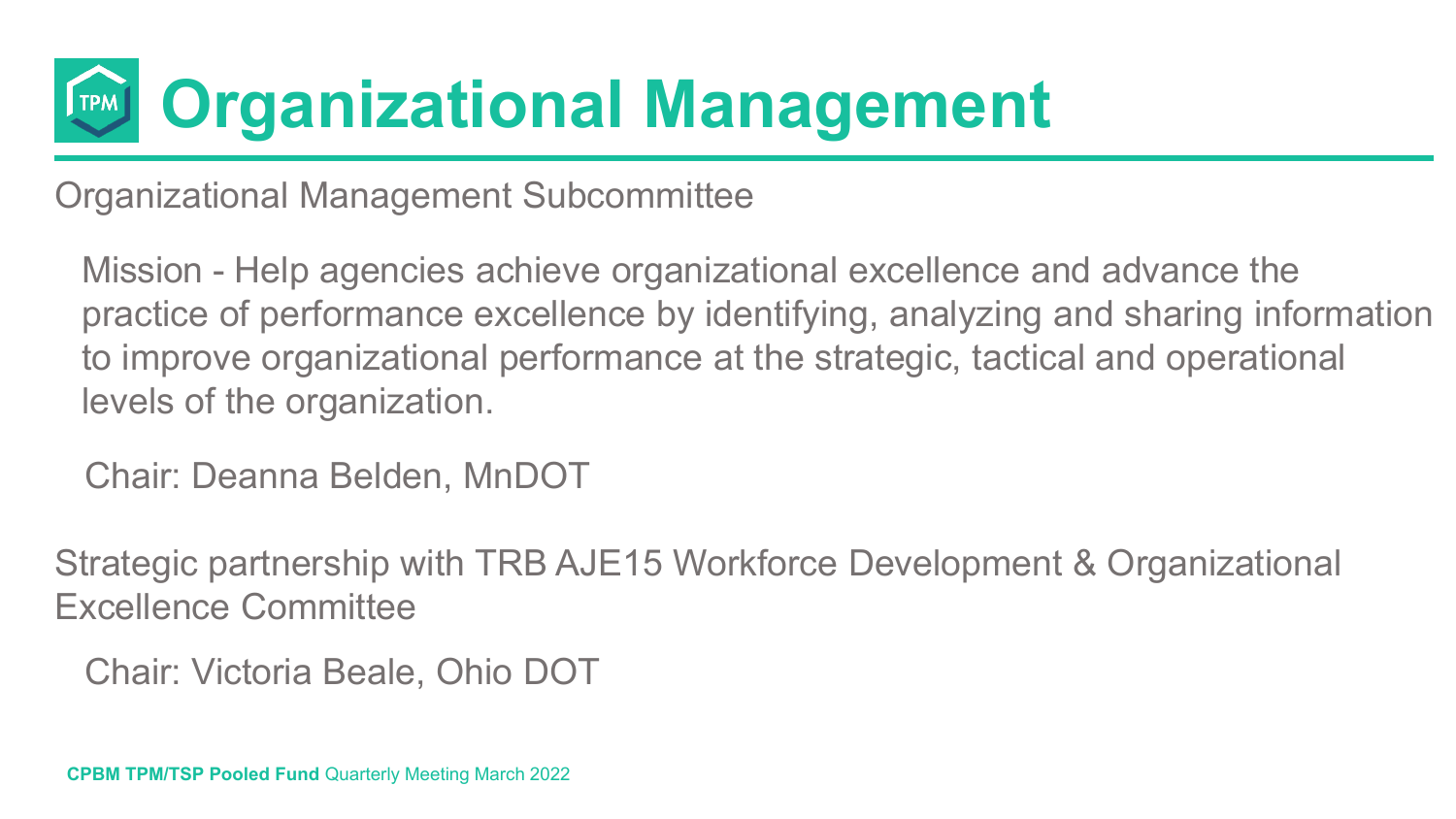#### Listening session in February 2022

- What does Organizational Management/Excellence mean to you?
- Why is Organizational Management important to you?
- Why are you a member of the OM Subcommittee?
- What do you want to get out of the OM Subcommittee?
- What do you want to work on that you're willing to commit time to?

Helping organizations to better understand and learn to improve how well they are meeting their desired outcomes, how well their internal process/systems are working, and the conditions and needs facing its workforce.

Organizational management/excellence is a continuous effort to deliver value to an organization's stakeholders through it's people, processes, and technology in support of an organizations strategic goals.

Building a cultural around being as efficient, effective and customer focused. Using data analytics to help identify where potential opportunities are within our business units. Creating a workplace to allow for innovation, creativity and change.

Organizational Management is the tool used to ensure the agency's objectives and goals are pursued in a deliberate manner.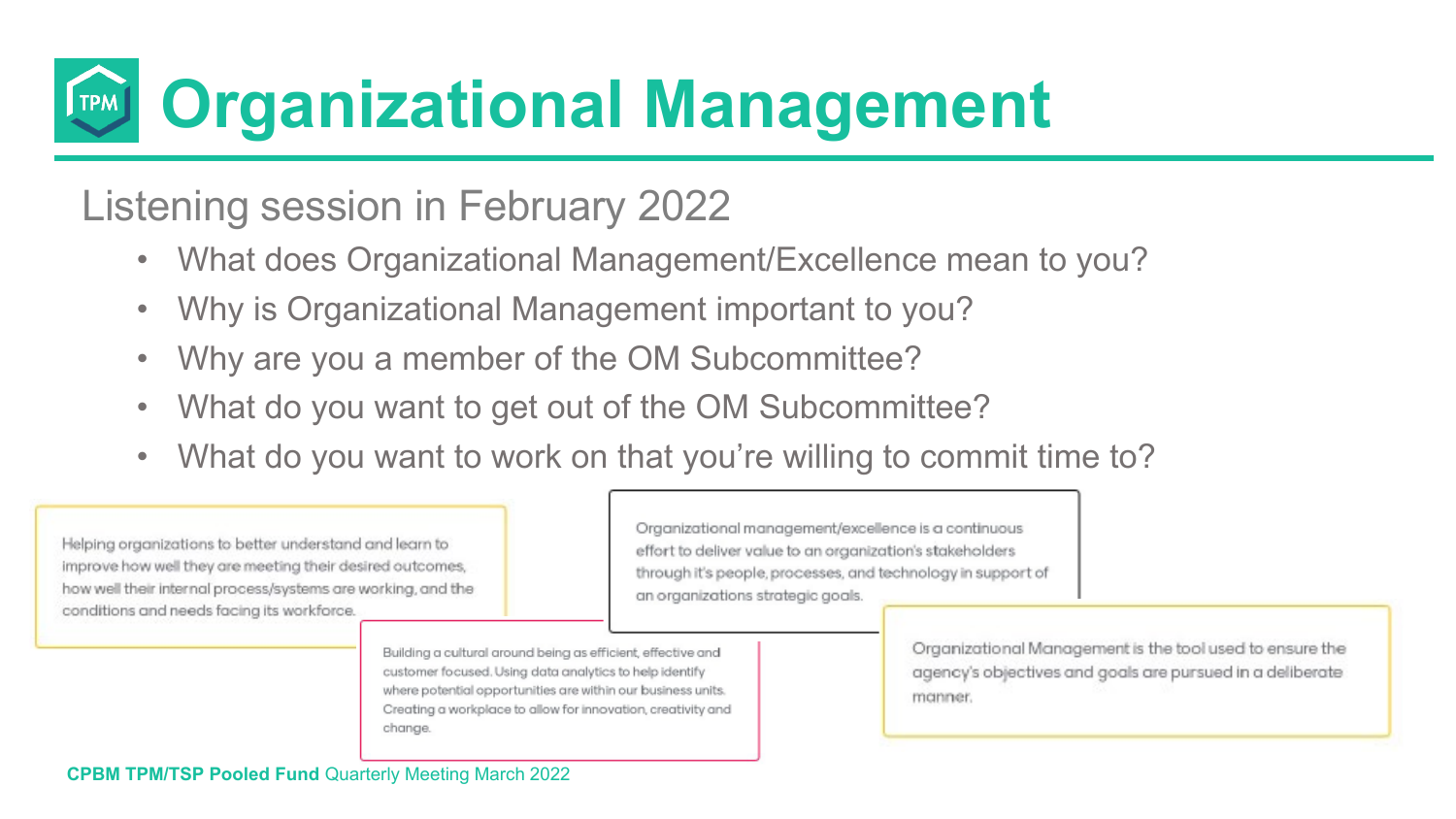

#### Why are you a member of the OM subcommittee?



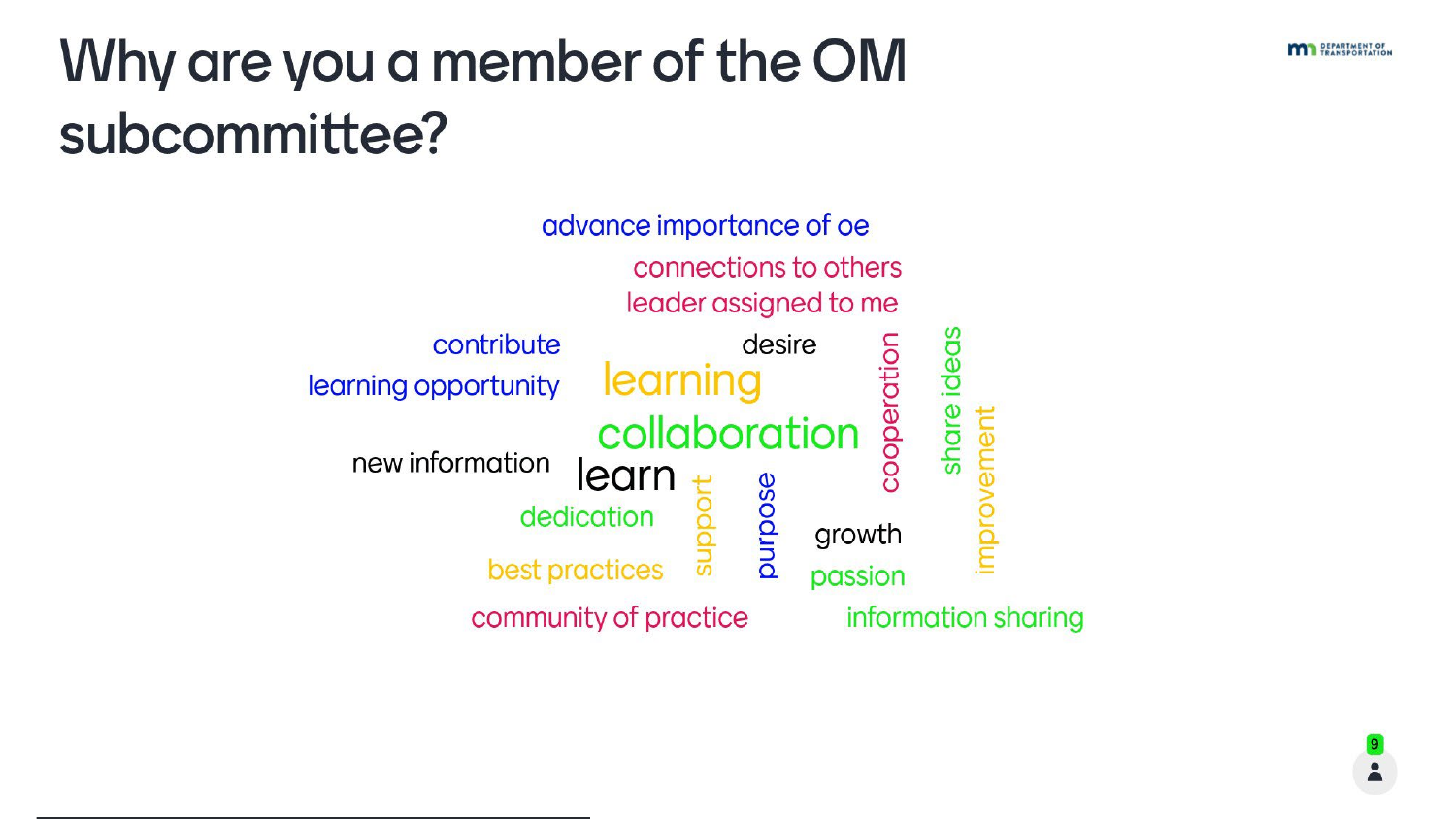Proposal to focus subcommittee activities on *People* and *Process* management

Existing Activity 1 –Process Improvement, Gary Vansuch, Colorado DOT

- Built around the community of practice called the "Transportation Lean Forum" (TLF)
- https://sites.google.com/state.co.us/leaninterchange/home

New Activity – People and workforce

• Aligns well with sister TRB committee AJE 15 Workforce Development & Organizational Excellence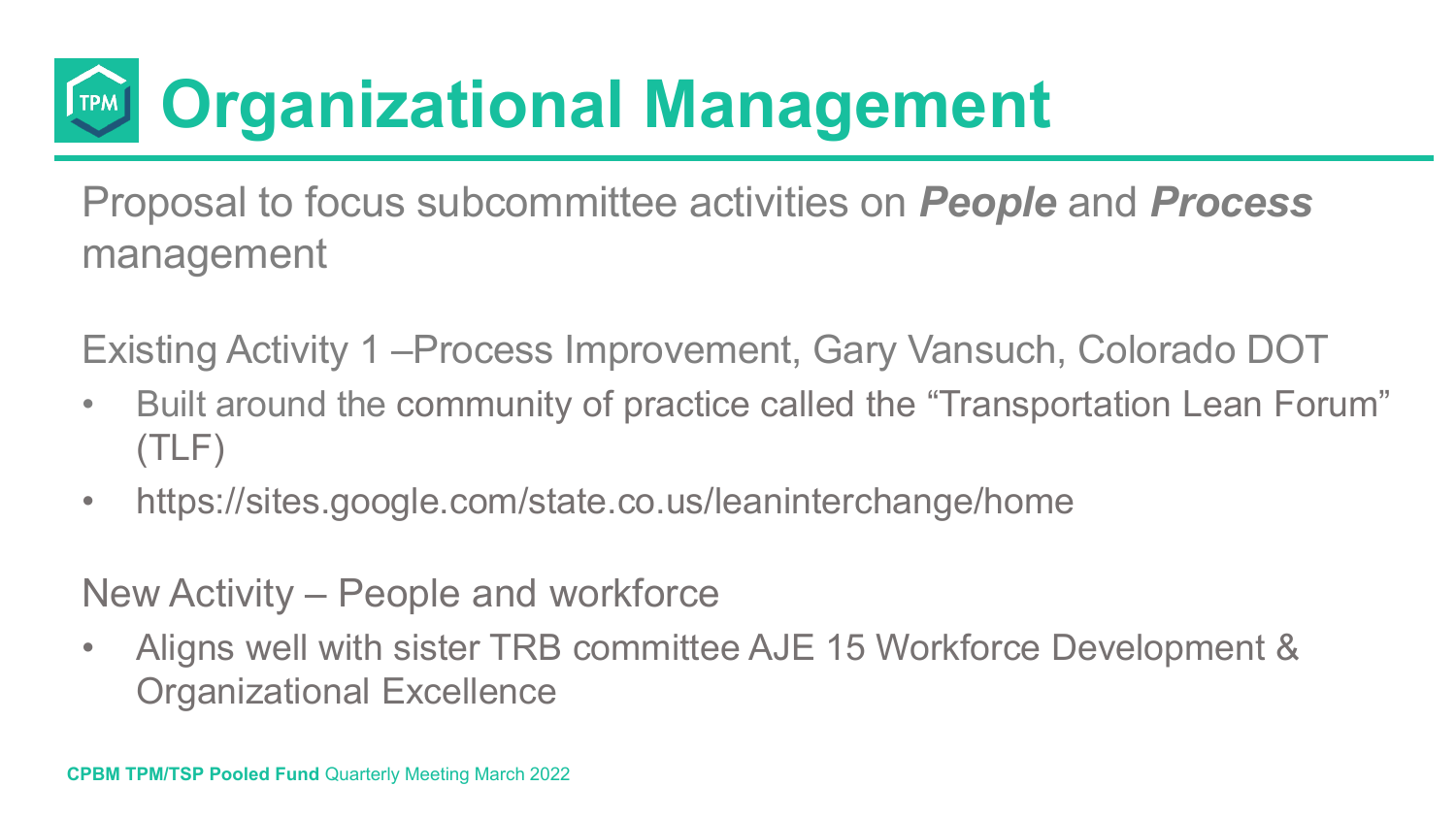Funded research

- NCHRP 20-24(95)A, Ensuring Essential Capability for the Future Transportation Agency
	- Agency Capability Building (ACB) Portal Implementation outreach, state DOT pilot projects, documentation and guidance updates
- NCHRP domestic scan can 22-03, Leading Practices in Equitable Decision Making to Supports Societal Goals within Transportation Agencies

#### Submitted problem statement

• NCHRP synthesis study on program and project delivery performance measures used for decision making in State DOTs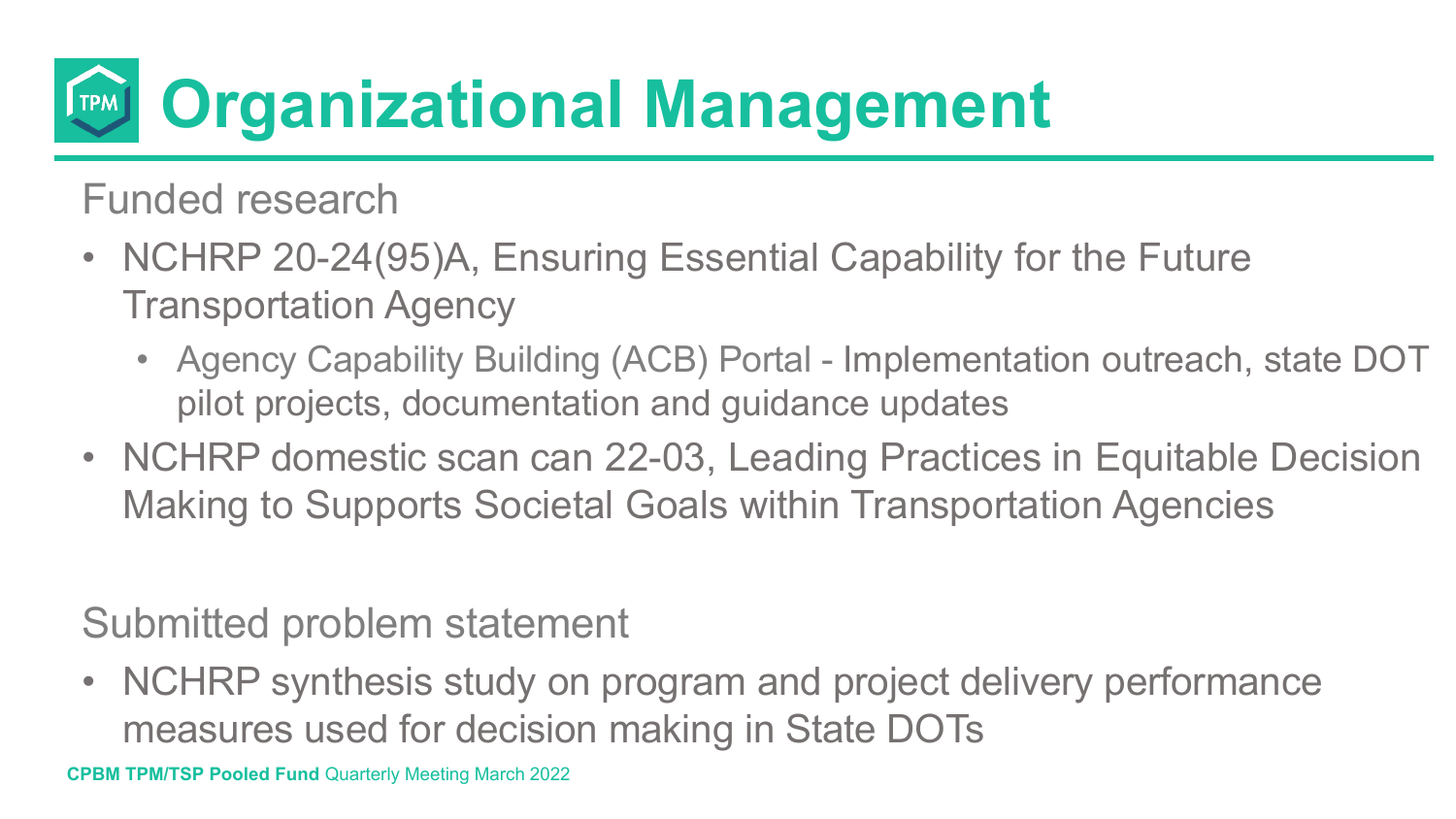

OM Research Ideas

- Managing Workforce Changes and Availability
- Synthesis of LEAN improvement efforts
- Synthesis of Efficiency efforts
- Organizational Culture and focus to better meet resiliency

#### House under parent committee

- Cross‐Measure Resource Allocation Synthesis
- Using locally-developed performance measures to tell a national story
- Determining the appropriate level of overhead expenditures for managing new grant programs to prevent fraud and other mismanagement, while maximizing the benefit to the public
- Measuring the public value and wider societal benefits created by transportation investments
- Performance Measure Dictionary and Technical Guidance